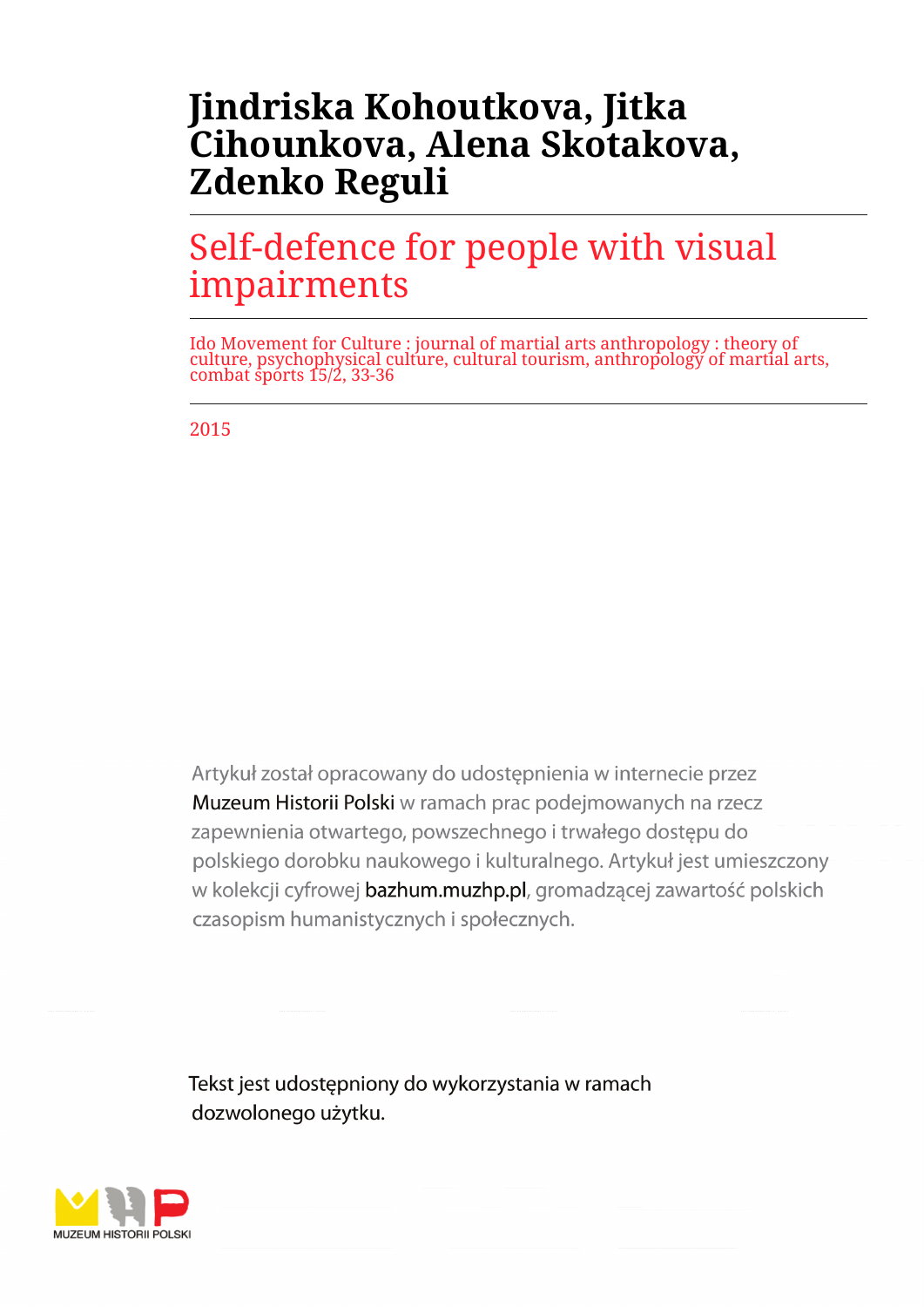### *© Idōkan Poland Association* "IDO MOVEMENT FOR CULTURE. Journal of Martial Arts Anthropology", Vol. 15, no. 2 (2015), pp. 33–36 DOI: 10.14589/ido.15.2.5

### **THEORY OF SELF-DEFENCE**

# Jindřiška Kohoutková<sup>(BCDE)</sup>, Jitka Čihounková<sup>(ABDE)</sup>, Alena Skotáková<sup>(BF)</sup>, Zdenko Reguli <sup>(ADG)</sup>

Department of Gymnastics and Combatives, Faculty of Sport Studies, Brno (Czech Rep.) address for correspondence: Faculty of Sport Studies, Jindřiška Kohoutková Kamenice 5, Brno 625 00, Czech Rep. e-mail: reguli@fsps.muni.cz

### **Self-defence for people with visual impairments**

Submission: 16.01.2015; acceptance: 7.03.2015

**Key words**: self-awareness, violence, verbal defence

#### **Abstract**

Aim. Self-defence is a frequently discussed topic. However, when it comes to persons with some disabilities it is a neglected area by most experts on self-defence. This paper represents an effort to fill this gap. The aim is to assess the mental condition of disabled people before the course as the starting point for the creation of a methodology of self-defence course, which we subsequently evaluate. Method. We use the questionnaire to determine the degree of self-confidence in self-defence situations such as prevention, verbal conflict and physical assault. 19 persons were involved in the questionnaire survey, five of them were sightless and four short sighted. They were given some statements in each section of the questionnaire, with which they agree or not in the scale from 1 to 6. Result. Most of the tested subjects stay alert during common situations, but they do not feel confident in their reactions to a verbal or physical attack. All of the tested subjects are really scared of given situations. In stressful situations a person usually uses Observe-Orient-Decide-Act loop. Regarding visual disabilities, the person is not able to check visually what he or she can hear. This can produce fear from the unknown. The fear is contra-productive to optimal defence solution.

Conclusion. A self-defence course for people with visual disabilities should be focused on the early recognition of danger, verbal defence training and the use of physical contact.

#### **Introduction**

When it comes to self-defence in general, it is important to consider and judge situations where an attack is present before the defence This may be considered a solution to situations in which there is a clash of interests. Self-defence is, in this sense, a way of solving conflicts. Self-defence can be both a verbal and psychological conflict as well as resolutions with the use of force and physical contact. Self-defence is therefore often associated with some sort of combat operations. Therefore, if self-defence is considered to be a system, then it also includes combat operations. Self-defence systems are mostly eclectic, which means that they are derived from different sources. At the same time, they must be individually tailored to suit all individuals according to their physical and psychological dispositions. In fact, technique is not as important, but the manner of its application is [Vít, Reguli, Čihounková 2013].

Our approach is adopted from Boyd [1987] Observe-Orient-Decide-Act loop, which is widely used in the context of defensive tactic [Luessen 2003]. For visually impaired phases Observe and Orient are the most decisive. From a psychological point of view, self-defence develops mental endurance, it shapes self-esteem, self-confidence and generally leads to changes in life attitudes towards serenity [Fojtík, Michalov 1996]. Mental toughness can be also enhanced by practising combat sports and martial arts [Kasum, Strašo, Nastasić-Stošković 2011; Gutiérrez-Santiago *et al*. 2013].

When considering conflict situations, it is generally known that people with disabilities are more vulnerable to violence than their non-disabled counterparts [Konarska 2007]. Disabled people fear an attack, they do not feel safe on the streets or even in their houses. This fear is particularly widespread among people with limited mobility or sight impairment. One notable consequence of this fear is a higher risk of isolation, because the people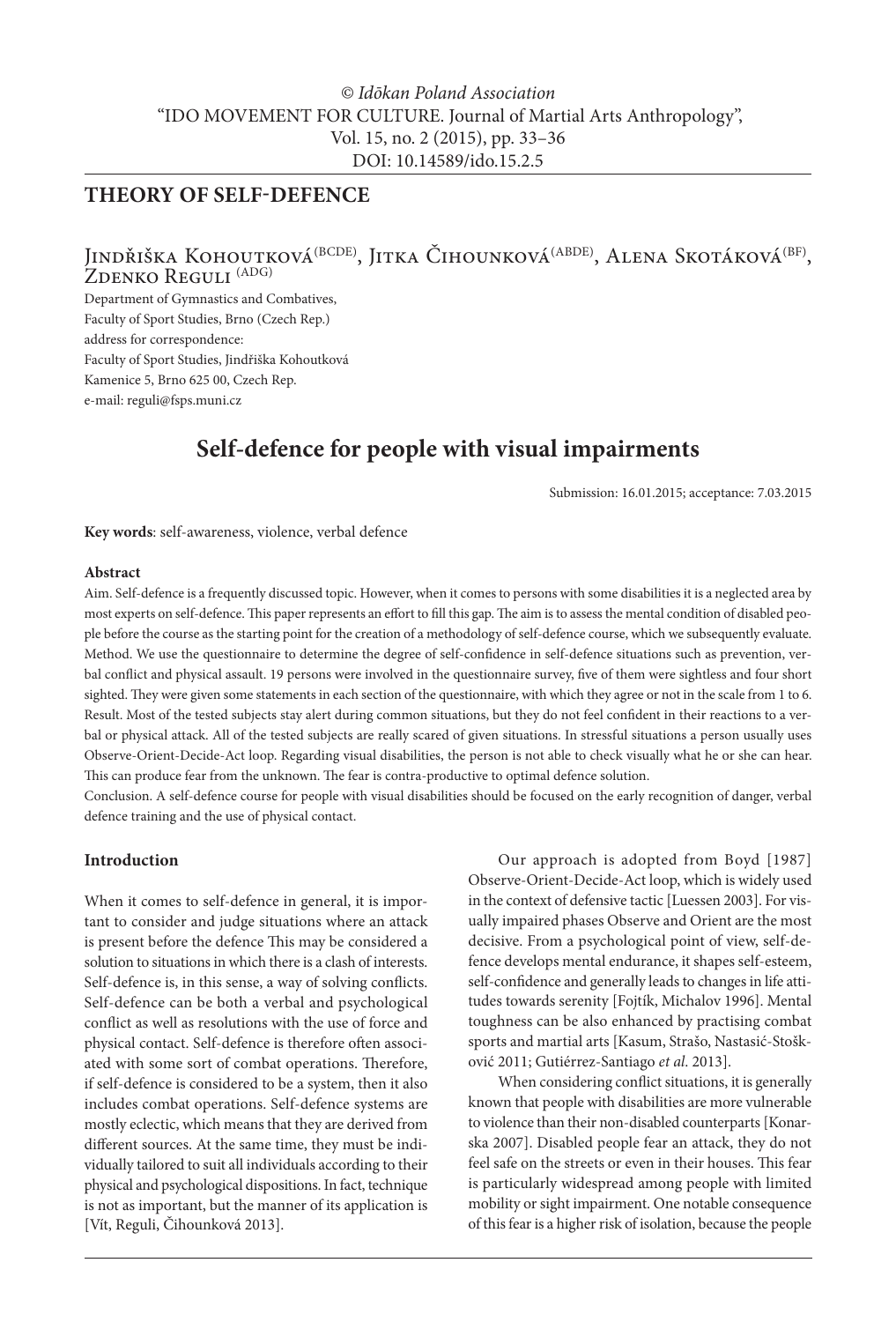themselves are afraid to go out without assistance [Kane 2008]. According to figures published by the RNIB charity in 2012, people with sight loss were twice as likely as those with another type of impairment to have experienced discrimination and three times more likely than counterparts with no impairment to have been the victim of a hate crime [BBC 2014].

There is no single form of self-defence for sighted people nor for their blind counterparts. In many countries there are self-defence courses offered for the visually impaired. It is usually part of counselling centres or special courses of martial arts or sports which is adapted to the visually impaired. For example, in the USA there are several self-defence training programmes created for people with visual impairments. One of them is Mega No Makki programme which is rooted in traditional martial arts. It teaches techniques specifically adapted to the needs of blind and visually impaired people, and addresses how to target an attacker and defend oneself, what to do if they cannot make a quick escape, and briefly covers the laws allowing people to protect themselves (and how they differ for the visually impaired) [Lovering 2011]. In the UK there is the 1Touch self-defence programme developed by Stephen Nicholls, a martial arts instructor. Nicholls recognized, after working with blind and visually impaired students, that traditional martial arts, which rely heavily on the student's ability to see, could be modified to make it accessible for the blind. With 1Touch, Nicholls created a set of techniques which makes use of leverage and joint locks that do not require either sight or unusual strength to be effective. All moves and techniques are described verbally and are demonstrated hands-on. Neither age nor gender needs be a barrier [Pilkington 2012]. The team of specialists from the Department of Gymnastics and Combat Sports at Masaryk University decided to assess and evaluate the mental condition of people with visual impairment to create a methodology for a self-defence course which was subsequently evaluated.

#### **Methods**

The sample consisted of 19 people (men and women aged between 15 and 44 years). Eleven of them were sightless and 8 had other visual impairments. They were current or former students of Masaryk University, those attending a secondary school for visually impaired people and clients of centres for those with visual impairments.

A set of questions using exploratory methods (based on the experience of visually impaired people with risky or violent behaviour towards this specific group and their security concerns) leading to a structured interview was conducted to assess experiences of people with visual disabilities. The interview was divided into 3 sections evaluating the degree of self-confidence in self-defence

**Table 1.** Medians and interquartile ranges (IQR) of the variables assessed collapsed over group

| Median<br>IQR<br>Situation<br>1.1 When I walk alone at night I am more alert and I am watching my surroundings<br>$5.0 - 6.0$<br>5.0<br>1.2 I purposely avoid places, where there could be higher risk of attack<br>$4.0 - 6.0$<br>5.0<br>1.3 I can behave in order not to provoke a conflict<br>$3.0 - 6.0$<br>5.0<br>1.4 When somebody starts to attack me (shouting at me, threaten) I know how to react every time<br>$3.0 - 4.0$<br>3.0<br>1.5 I can avoid physical conflict by verbal communication<br>$3.0 - 5.0$<br>4.0<br>1.6 It is easy for me to respond to verbal conflict<br>$2.0 - 5.0$<br>3.0<br>1.7 I feel confident solving verbal conflict<br>$2.0 - 4.0$<br>3.0<br>1.8 If I were physically attacked I would know what to do<br>$1.0 - 3.0$<br>2.0<br>1.9 It is easy for me to respond to physical conflict.<br>$1.0 - 2.0$<br>1.0<br>1.10 I feel confident solving physical conflict<br>$1.0 - 3.0$<br>1.0<br>1.11 In general, I can avoid conflict as well as solve it<br>$3.0 - 4.0$<br>3.0<br>2.1 In public transport I feel like someone is trying to get my handbag<br>$1.0 - 3.0$<br>3.0<br>2.2 I am a witness of a situation in which a group of children is rude to their surroundings<br>$1.0 - 5.0$<br>2.0<br>2.3 In public transportation somebody starts to touch me<br>$3.0 - 6.0$<br>5.0<br>2.4 Some stranger asks me for money<br>$2.0 - 4.0$<br>4.0<br>2.5 A drunken man wants to enter a conflict situation and tells me that I spilled beer on him<br>$3.0 - 6.0$<br>5.0<br>2.6 In a party somebody hits me to provoke conflict<br>$2.0 - 5.0$<br>4.0<br>2.7 Somebody grabs my handbag, backpack and starts to pull it from me<br>$4.0 - 6.0$<br>5.0<br>2.8 Somebody grabs my arm, covers my mouth or aggressively pulls me away<br>$4.0 - 6.0$<br>6.0<br>2.9 In the street somebody grabs me from the back and pulls my hair or colour<br>$4.0 - 6.0$<br>5.0<br>2.10 At night in the street somebody gives me an inappropriate proposal<br>$1.0 - 6.0$<br>4.0<br>3.1 I avoid situations I am most afraid of<br>$4.0 - 6.0$<br>6.0<br>3.2 I try to face my fear and not to limit myself in life<br>$3.0 - 6.0$<br>5.0<br>3.3 I think that knowledge of communication strategies can help successfully solve conflict situation<br>5.5 | Table 1. Medialis and interqual the ranges (TQK) or the variables assessed conapsed over group |  |
|-----------------------------------------------------------------------------------------------------------------------------------------------------------------------------------------------------------------------------------------------------------------------------------------------------------------------------------------------------------------------------------------------------------------------------------------------------------------------------------------------------------------------------------------------------------------------------------------------------------------------------------------------------------------------------------------------------------------------------------------------------------------------------------------------------------------------------------------------------------------------------------------------------------------------------------------------------------------------------------------------------------------------------------------------------------------------------------------------------------------------------------------------------------------------------------------------------------------------------------------------------------------------------------------------------------------------------------------------------------------------------------------------------------------------------------------------------------------------------------------------------------------------------------------------------------------------------------------------------------------------------------------------------------------------------------------------------------------------------------------------------------------------------------------------------------------------------------------------------------------------------------------------------------------------------------------------------------------------------------------------------------------------------------------------------------------------------------------------------------------------------------------------------------------------------------------------------------------------------------------------------------------------------|------------------------------------------------------------------------------------------------|--|
|                                                                                                                                                                                                                                                                                                                                                                                                                                                                                                                                                                                                                                                                                                                                                                                                                                                                                                                                                                                                                                                                                                                                                                                                                                                                                                                                                                                                                                                                                                                                                                                                                                                                                                                                                                                                                                                                                                                                                                                                                                                                                                                                                                                                                                                                             |                                                                                                |  |
|                                                                                                                                                                                                                                                                                                                                                                                                                                                                                                                                                                                                                                                                                                                                                                                                                                                                                                                                                                                                                                                                                                                                                                                                                                                                                                                                                                                                                                                                                                                                                                                                                                                                                                                                                                                                                                                                                                                                                                                                                                                                                                                                                                                                                                                                             |                                                                                                |  |
|                                                                                                                                                                                                                                                                                                                                                                                                                                                                                                                                                                                                                                                                                                                                                                                                                                                                                                                                                                                                                                                                                                                                                                                                                                                                                                                                                                                                                                                                                                                                                                                                                                                                                                                                                                                                                                                                                                                                                                                                                                                                                                                                                                                                                                                                             |                                                                                                |  |
| $5.0 - 6.0$                                                                                                                                                                                                                                                                                                                                                                                                                                                                                                                                                                                                                                                                                                                                                                                                                                                                                                                                                                                                                                                                                                                                                                                                                                                                                                                                                                                                                                                                                                                                                                                                                                                                                                                                                                                                                                                                                                                                                                                                                                                                                                                                                                                                                                                                 |                                                                                                |  |
|                                                                                                                                                                                                                                                                                                                                                                                                                                                                                                                                                                                                                                                                                                                                                                                                                                                                                                                                                                                                                                                                                                                                                                                                                                                                                                                                                                                                                                                                                                                                                                                                                                                                                                                                                                                                                                                                                                                                                                                                                                                                                                                                                                                                                                                                             |                                                                                                |  |
|                                                                                                                                                                                                                                                                                                                                                                                                                                                                                                                                                                                                                                                                                                                                                                                                                                                                                                                                                                                                                                                                                                                                                                                                                                                                                                                                                                                                                                                                                                                                                                                                                                                                                                                                                                                                                                                                                                                                                                                                                                                                                                                                                                                                                                                                             |                                                                                                |  |
|                                                                                                                                                                                                                                                                                                                                                                                                                                                                                                                                                                                                                                                                                                                                                                                                                                                                                                                                                                                                                                                                                                                                                                                                                                                                                                                                                                                                                                                                                                                                                                                                                                                                                                                                                                                                                                                                                                                                                                                                                                                                                                                                                                                                                                                                             |                                                                                                |  |
|                                                                                                                                                                                                                                                                                                                                                                                                                                                                                                                                                                                                                                                                                                                                                                                                                                                                                                                                                                                                                                                                                                                                                                                                                                                                                                                                                                                                                                                                                                                                                                                                                                                                                                                                                                                                                                                                                                                                                                                                                                                                                                                                                                                                                                                                             |                                                                                                |  |
|                                                                                                                                                                                                                                                                                                                                                                                                                                                                                                                                                                                                                                                                                                                                                                                                                                                                                                                                                                                                                                                                                                                                                                                                                                                                                                                                                                                                                                                                                                                                                                                                                                                                                                                                                                                                                                                                                                                                                                                                                                                                                                                                                                                                                                                                             |                                                                                                |  |
|                                                                                                                                                                                                                                                                                                                                                                                                                                                                                                                                                                                                                                                                                                                                                                                                                                                                                                                                                                                                                                                                                                                                                                                                                                                                                                                                                                                                                                                                                                                                                                                                                                                                                                                                                                                                                                                                                                                                                                                                                                                                                                                                                                                                                                                                             |                                                                                                |  |
|                                                                                                                                                                                                                                                                                                                                                                                                                                                                                                                                                                                                                                                                                                                                                                                                                                                                                                                                                                                                                                                                                                                                                                                                                                                                                                                                                                                                                                                                                                                                                                                                                                                                                                                                                                                                                                                                                                                                                                                                                                                                                                                                                                                                                                                                             |                                                                                                |  |
|                                                                                                                                                                                                                                                                                                                                                                                                                                                                                                                                                                                                                                                                                                                                                                                                                                                                                                                                                                                                                                                                                                                                                                                                                                                                                                                                                                                                                                                                                                                                                                                                                                                                                                                                                                                                                                                                                                                                                                                                                                                                                                                                                                                                                                                                             |                                                                                                |  |
|                                                                                                                                                                                                                                                                                                                                                                                                                                                                                                                                                                                                                                                                                                                                                                                                                                                                                                                                                                                                                                                                                                                                                                                                                                                                                                                                                                                                                                                                                                                                                                                                                                                                                                                                                                                                                                                                                                                                                                                                                                                                                                                                                                                                                                                                             |                                                                                                |  |
|                                                                                                                                                                                                                                                                                                                                                                                                                                                                                                                                                                                                                                                                                                                                                                                                                                                                                                                                                                                                                                                                                                                                                                                                                                                                                                                                                                                                                                                                                                                                                                                                                                                                                                                                                                                                                                                                                                                                                                                                                                                                                                                                                                                                                                                                             |                                                                                                |  |
|                                                                                                                                                                                                                                                                                                                                                                                                                                                                                                                                                                                                                                                                                                                                                                                                                                                                                                                                                                                                                                                                                                                                                                                                                                                                                                                                                                                                                                                                                                                                                                                                                                                                                                                                                                                                                                                                                                                                                                                                                                                                                                                                                                                                                                                                             |                                                                                                |  |
|                                                                                                                                                                                                                                                                                                                                                                                                                                                                                                                                                                                                                                                                                                                                                                                                                                                                                                                                                                                                                                                                                                                                                                                                                                                                                                                                                                                                                                                                                                                                                                                                                                                                                                                                                                                                                                                                                                                                                                                                                                                                                                                                                                                                                                                                             |                                                                                                |  |
|                                                                                                                                                                                                                                                                                                                                                                                                                                                                                                                                                                                                                                                                                                                                                                                                                                                                                                                                                                                                                                                                                                                                                                                                                                                                                                                                                                                                                                                                                                                                                                                                                                                                                                                                                                                                                                                                                                                                                                                                                                                                                                                                                                                                                                                                             |                                                                                                |  |
|                                                                                                                                                                                                                                                                                                                                                                                                                                                                                                                                                                                                                                                                                                                                                                                                                                                                                                                                                                                                                                                                                                                                                                                                                                                                                                                                                                                                                                                                                                                                                                                                                                                                                                                                                                                                                                                                                                                                                                                                                                                                                                                                                                                                                                                                             |                                                                                                |  |
|                                                                                                                                                                                                                                                                                                                                                                                                                                                                                                                                                                                                                                                                                                                                                                                                                                                                                                                                                                                                                                                                                                                                                                                                                                                                                                                                                                                                                                                                                                                                                                                                                                                                                                                                                                                                                                                                                                                                                                                                                                                                                                                                                                                                                                                                             |                                                                                                |  |
|                                                                                                                                                                                                                                                                                                                                                                                                                                                                                                                                                                                                                                                                                                                                                                                                                                                                                                                                                                                                                                                                                                                                                                                                                                                                                                                                                                                                                                                                                                                                                                                                                                                                                                                                                                                                                                                                                                                                                                                                                                                                                                                                                                                                                                                                             |                                                                                                |  |
|                                                                                                                                                                                                                                                                                                                                                                                                                                                                                                                                                                                                                                                                                                                                                                                                                                                                                                                                                                                                                                                                                                                                                                                                                                                                                                                                                                                                                                                                                                                                                                                                                                                                                                                                                                                                                                                                                                                                                                                                                                                                                                                                                                                                                                                                             |                                                                                                |  |
|                                                                                                                                                                                                                                                                                                                                                                                                                                                                                                                                                                                                                                                                                                                                                                                                                                                                                                                                                                                                                                                                                                                                                                                                                                                                                                                                                                                                                                                                                                                                                                                                                                                                                                                                                                                                                                                                                                                                                                                                                                                                                                                                                                                                                                                                             |                                                                                                |  |
|                                                                                                                                                                                                                                                                                                                                                                                                                                                                                                                                                                                                                                                                                                                                                                                                                                                                                                                                                                                                                                                                                                                                                                                                                                                                                                                                                                                                                                                                                                                                                                                                                                                                                                                                                                                                                                                                                                                                                                                                                                                                                                                                                                                                                                                                             |                                                                                                |  |
|                                                                                                                                                                                                                                                                                                                                                                                                                                                                                                                                                                                                                                                                                                                                                                                                                                                                                                                                                                                                                                                                                                                                                                                                                                                                                                                                                                                                                                                                                                                                                                                                                                                                                                                                                                                                                                                                                                                                                                                                                                                                                                                                                                                                                                                                             |                                                                                                |  |
|                                                                                                                                                                                                                                                                                                                                                                                                                                                                                                                                                                                                                                                                                                                                                                                                                                                                                                                                                                                                                                                                                                                                                                                                                                                                                                                                                                                                                                                                                                                                                                                                                                                                                                                                                                                                                                                                                                                                                                                                                                                                                                                                                                                                                                                                             |                                                                                                |  |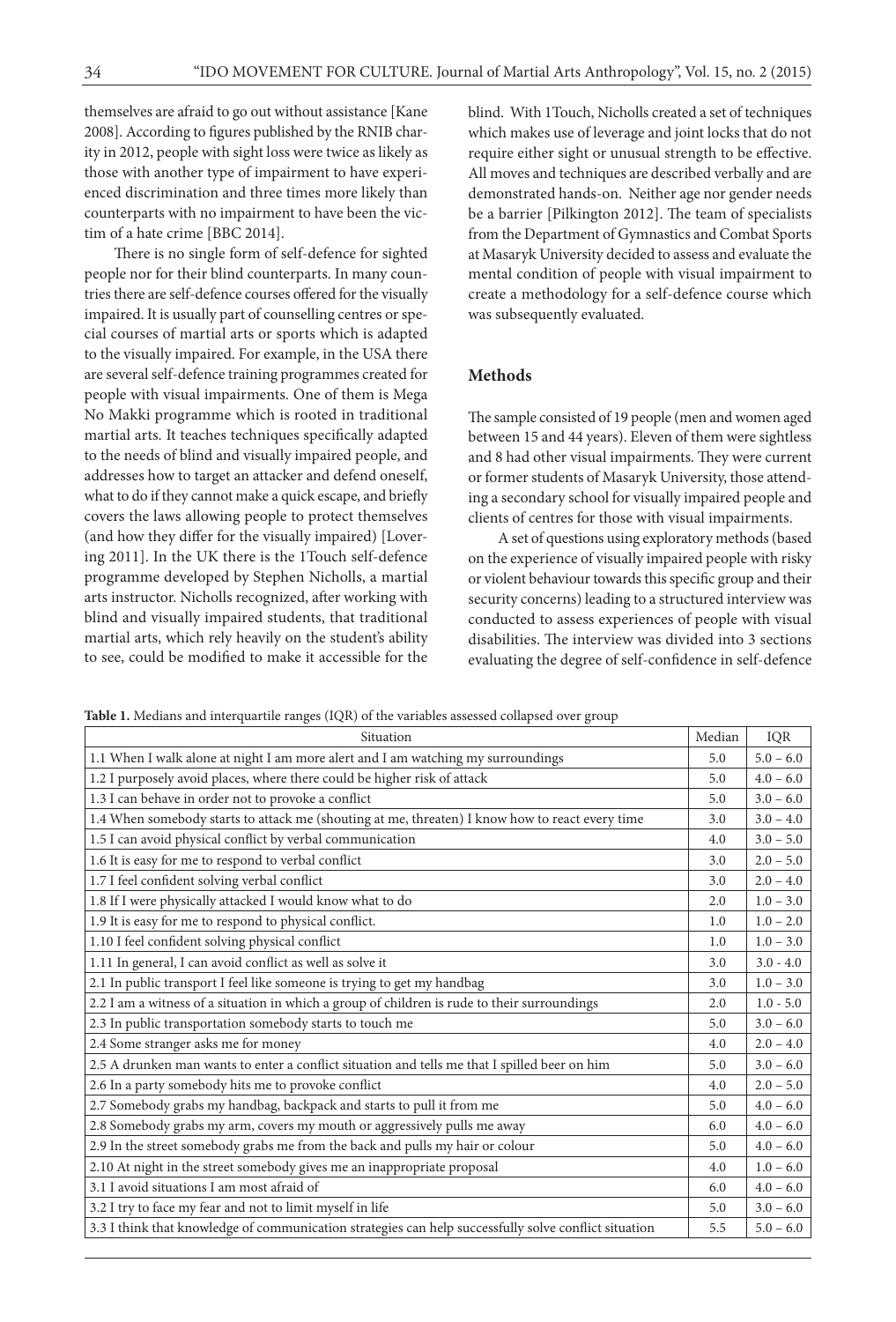situations, such as verbal conflict, physical assault and prevention.

We used 6 – point ranking scale to determine the level of agreement. (1 – I totally disagree, 6 – I totally agree). The scale we used was based on Likert scale which is 5 – pointed. In order to avoid mean we added a point.

#### **Results**

The Mann-Whitney U was used to assess the differences between groups (sightless and other visual impairments). The level of significance was set to an effect size of 0.20.

Table 1 displays the descriptive statistics for the variables assessed. There was a difference between groups in Variable 2.1: θ = 0.233 (95% CI: 0.089 – 0.503) but the effect was not clear. There also was a difference between groups in Variable 2.7:  $\theta$  = 0.227 (95% CI: 0.087 – 0.497). Likewise, the effect size was not clear.

Table 1 is divided into three sections. Section number one consists of 11 statements. The impaired individuals were asked for level of confidence in situations which involve prevention, verbal and physical assault. Overall, visually impaired people feel quite confident in case of prevention. They feel a little less confident in case of verbal conflict. They are not confident in case of physical conflict. They do not know how to respond to physical conflict.

Section number 2 consists of 10 statements. It offers several different situations they can be scared of. A significant difference was found between groups in question number 2.1 and 2.7. The situations include physical conflict. Sightless people feel less confident in these situations compared to those with other visual impairments. Ten people of total 19 mentioned other situations they are afraid of. Six of them are not comfortable in a situation when they draw money from ATM. Five of them are afraid of situations when they go alone at night, they fear abandoned places, empty parks.

Section number 3 consists of 3 questions and deals with strategies of people with visual impairment. They agree on fact that communication strategies can help solve conflict situation successfully.

#### **Discussion**

Although it is quite complicated to evaluate visually impaired and every tool should be used carefully [Gothwal *et al*. 2013], there were no differences found in approaches to blind and visually impaired in organizations providing self-defence education.

However, there was a significant difference found in self-confidence between blind and visually impaired in a specific situation. Blind people feel more at risk when it comes to theft of personal belongings (purse, handbag,

backpack). Other risk situations we thought would occur based on Kane [2008] were confirmed. Visually impaired people feel more threatened when they walk alone at night, they fear of abandoned places and empty parks.

According to Pava [1994] visually impaired persons feel more at risk to experience physical assault because of several aspects (for example high visibility, inability to identify their assailants or to use visual cues) which may all serve to "mark" them as an easy target. He also mentions the task of self-confidence in the risk situations. It is confirmed that self-defence strategies help persons with visual impairment to feel more confident at risk situations, especially verbal self-defence strategies which prevent physical attack.

#### **Conclusion**

A self-defence course for people with visual impairments should be focused on coping with a pre-conflict situation through knowledge of threats and risks they face. Furthermore, in a conflict situation to keep the clash on the verbal level and prevent the transition from verbal to physical conflict. In the field of assistants´ motivation for taking part in the self-defence course we can draw on Gombás [2013] experience.

Because of small sample we cannot generalize our results. On the other hand it is the pilot research to this area and it can be the starting point for other research in the field of self-defence for people with different kind of impairments.

#### **Acknowledgement:**

The authors are grateful to Willy Pieter for assistance with the data analysis.

#### **References**

- 1. BBC (9th Feb 2014), *Telford self defence classes start for blind people*. Received from http://www.bbc.com/news/uk-england-shropshire-26089391
- 2. Boyd J.R. (1987), *A Discourse on Winning and Losing, unpublished briefing slides*, Air University Library, Maxwell AFB
- 3. Fojtík I., Michalov L. (1996), *Základní úpoly, úpolové sporty a umění I*, Jihočeská univerzita České Budějovice, České Budějovice.
- 4. Gombás J. (2013), *Sighted volunteers' motivations to assist people with visual impairments in freetime sport activities*, "Journal Of Human Sport & Exercise", vol. 8(2), pp. S220-S227.
- 5. Gothwal V.K., Sumalini R., Irfan S.M., Giridhar A., Bharani S. (2013), *Revised Olweus Bully/Victim Questionnaire:*